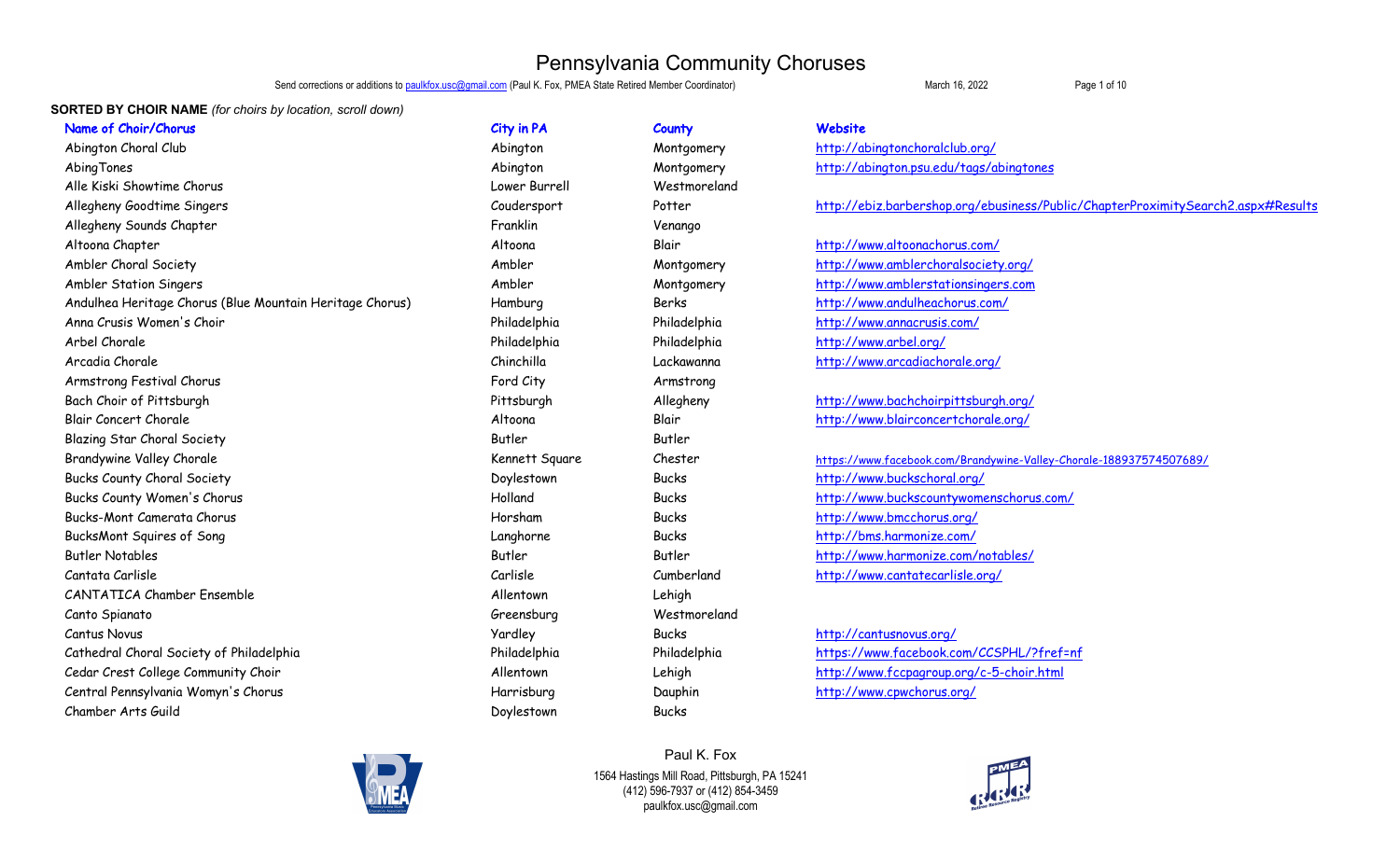Send corrections or additions to **paulkfox.usc@gmail.com** (Paul K. Fox, PMEA State Retired Member Coordinator) March 16, 2022 **Page 2 of 10** 

Ches-Mont Jubilaires **Exercise 2018** 2017 Montgomery Montgomery Montgomery http://www.jubilaires.com/ Chester County Choral Society Chester West Chester County Chester County Choral.org Chestnut Street Singers Philadelphia Philadelphia http://www.chestnutstreetsingers.org/ Choral Arts Society of Northeast Pennsylvania Scranton Lackawanna http://www.choralsociety.net/home.php Choral Arts Society of Philadelphia Philadelphia Philadelphia http://www.choralarts.com/ Choral Arts Society of Upper Perkiomen Valley Pennsburg Montgomery http://www.valchor.com/ Choristers Lansdale Montgomery http://www.thechoristers.org/ Chorus of the Poconos Scotrun Monroe http://www.midatlanticdistrict.com/?Code=Chapters&ID=99 Coal Cracker Chorus Tamaqua Schuylkill http://www.tamaquaarts.org/events/coal-cracker-chorus-2015-11-16/ Colonial Revelers (Historical Harmonies) Philadelphia Philadelphia http://www.historicalharmonies.org/ Concord Chamber Singers The Concord Chamber Singers.org/
Concord Chamber Singers.org/
Concord Chamber Singers.org/
Concord Chamber Singers.org/
Concord Chamber Singers Conewango Clippers Warren Warren Cordus Mundi Bucks County Bucks http://www.cordusmundi.com/ Country Gentlemen Doylestown Bucks http://www.buckscountybarbershop.com/ Coventry Singers, The Pottstown Montgomery http://www.coventrysingers.org Del-Chord-Ians Broomall Delaware http://www.delchordians.com/ Delaware Valley Show Chapter Springfield Delaware http://www.delvalshowchorus.org/ DuBois Diplomats DuBois Clearfield http://www.duboisdiplomats.org/ Endless Mountains Chorus Tunkhannock Wyoming http://www.harmonize.com/tunkhannock/ Ephrata Cloister Chorus Ephrata Lancaster http://www.ephratacloister.org/chorus.html Essence 2 State College Centre http://www.essence2.com/Joining-Essence-2.html Flagship City Chapter Erie Erie http://flagshipchorus.webs.com/ Freedom Valley Chapter Chambersburg Franklin http://freedomvalleychorus.org/ Gettysburg Choral Society Choral Society Choral Society Cettysburg Gettysburg Adams https://www.facebook.com/gburgchoralsociety Gettysburg Civic Chorus Gettysburg Adams http://www.gettysburgcivicchorus.com/ Greater Cranberry Bogmeisters and the community of the Mars and Mars and Butler http://www.bogmeisters.com/ Greater Harmony Chapter The Chapter Chapter Chapter Gibsonia Gibsonia Allegheny http://www.greater.harmony.org/ Greater Harrisburg Chapter The Communication of the Countring Cuentin Lebanon and the Harrisburg Chapter of the Countring Chapter Countring Countring Chapter of the Countring Countring Countring Countring Countring Countri Greater Johnstown Community Chorus Cambria Johnstown Cambria Cambria https://www.facebook.com/singGJCC/ Greater Philadelphia Chorale Chorale Chorale Chorale Philadelphia Philadelphia Philadelphia http://www.gpchorale.com/ Hanover Standardbred Barbershop Chorus Hanover York https://www.facebook.com/hanoverbarbershopchorus/ Harrisburg Choral Society Harrisburg Dauphin http://harrisburgchoralsociety.org/



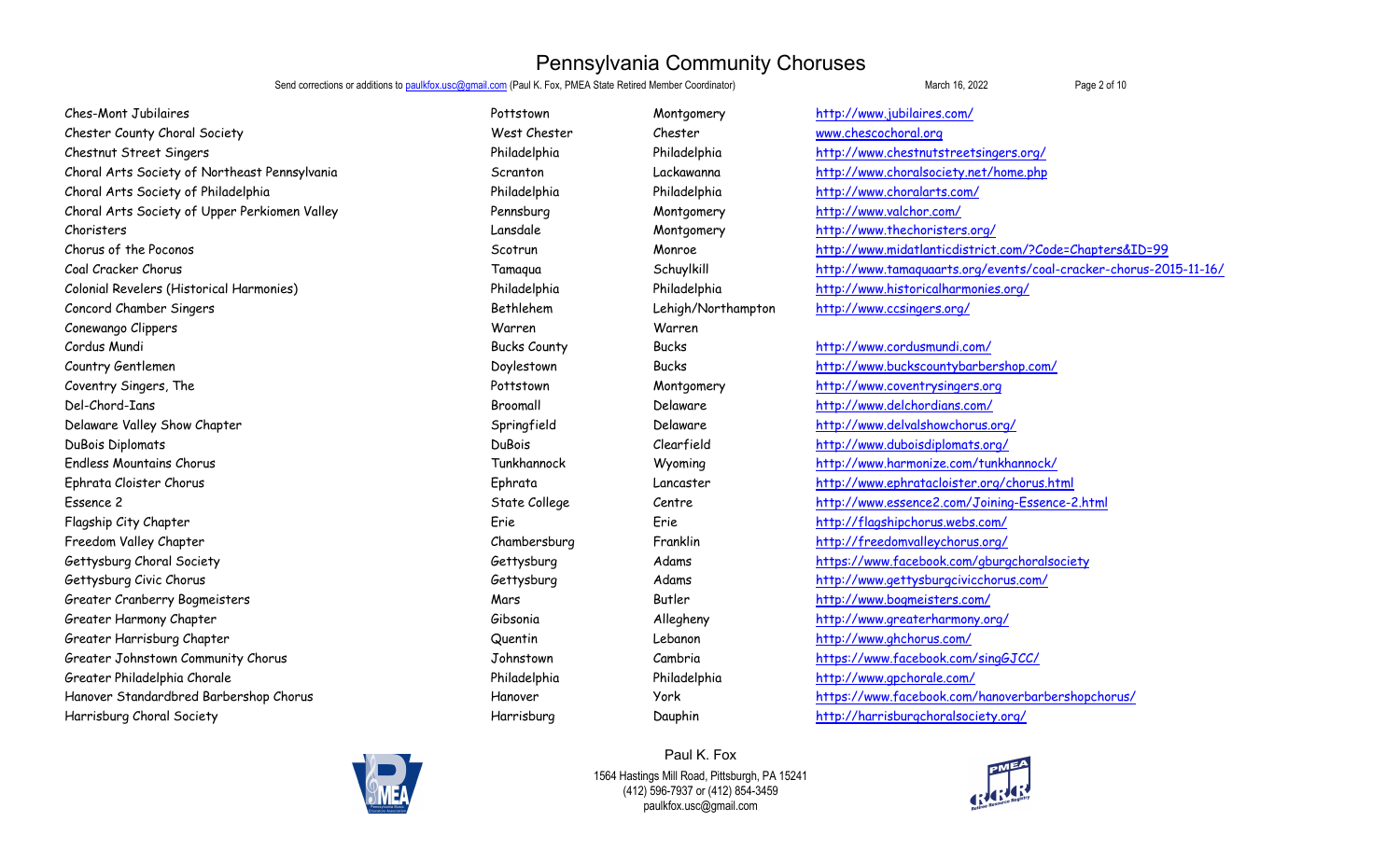Send corrections or additions to paulkfox.usc@gmail.com (Paul K. Fox, PMEA State Retired Member Coordinator) March 16, 2022 March 16, 2022

Harrisburg Singers Camp Hill Cumberland http://www.theharrisburgsingers.org/concertseason/ Hershey Community Chorus http://www.hershey.communitychorus.org/ Highlands Alumni/Community Choir Natrona Heights Allegheny http://www.goldenrams.com/Page/3410 Hollidaysburg Blair Blair http://horseshoechorus.blogspot.com/ Hummelstown Community Singers Hummelstown Dauphin http://hummelstowncommunitysingers.org/ Indi-Anna Chapter Indiana Indiana http://indi-annas.com/ Jerusalem Singers Allentown Lehigh http://www.jerusalemsingers.org/ Jonestown Male Chorus Jonestown Lebanon http://jonestownmalechorus.org/ Keystone Capital Chorus Camp Hill Cumberland http://www.keystonecapitalchorus.org/ Keystone Chorus Whitehall Allegheny King Beaver Chorus Beaver Beaver Beaver Beaver Beaver Beaver Beaver Beaver Beaver Beaver Beaver Beaver Beaver Lake Erie Sound Erie Erie http://www.lakeeriesound.org/ Laurel Harmony Chapter Greensburg Westmoreland http://www.harmonize.com/laurelharmony/ Lebanon Choral Society Lebanon Lebanon http://www.lccsmusic.org/ Lebanon Senior Singers Lebanon Lebanon http://jkgraphics.com/Eagle/singers.html Lehigh Valley Chapter The Month of the Hellertown Hellertown Northampton http://www.lehighvalleychorus.com/ Lehigh Valley Chorale **Bethlehem** Rethlehem Northampton http://lvchorale.weebly.com/ Lehigh Valley Gay Men's Chorus and the state of the control of Bethlehem Northampton http://www.lvgmc.org/ Lehigh Valley Harmonizers entity and the Sethleheme Northampton http://www.lvharmonizers.com/ MainLiners, The Exton Chester http://www.mainliners.org/ Mendelssohn Choir of Philadelphia **Accord Philadelphia** Philadelphia Philadelphia http://www.mcchorus.org/wp/ Mendelssohn Choir of Pittsburgh **Allegheny** Allegheny Allegheny https://www.themendelssohn.org/ Mercersburg Area Community Choir **Mercersburg Mercersburg Franklin** Franklin http://www.mercersburgchorus.org/ MFE (Music For Everyone) Lancaster Community Chorus Lancaster Lancaster http://musicforeveryone.net/music/community-choir/ Mon Yough Chorale White Oak Allegheny http://www.monyoughchorale.org/ Monroeville Community Chorus and Allegheny Monroeville Allegheny Mountain Laurel Harmonizers Bradford McKean NBC Barbershop Chorus New Bethlehem Clarion New Horizons Senior Glee Club Clifton Heights Delaware http://www.newhorizonsgleeclub.org/ Nittany Knights State College Centre http://nittanyknights.org/

Mansfield University Festival Chorus Mansfield Tioga http://music.mansfield.edu/mansfield-university-choirs.cfm Messiah College Choral Arts Society Mechanicsburg Cumberland http://www.messiah.edu/info/20647/choirs\_and\_vocal\_ensembles/940/choral\_arts\_society

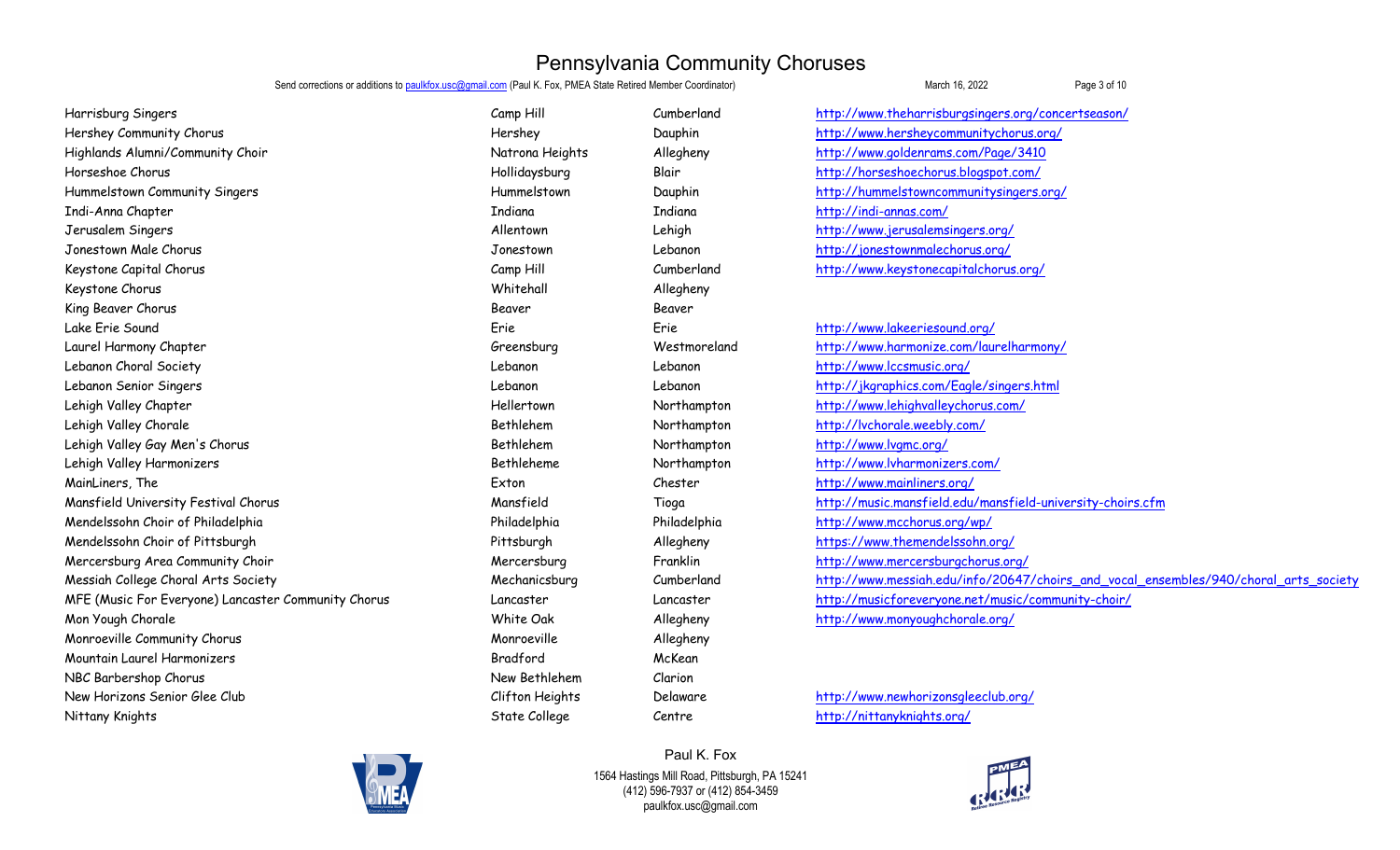Send corrections or additions to paulkfox.usc@gmail.com (Paul K. Fox, PMEA State Retired Member Coordinator) March 16, 2022 March 16, 2022

Norristown Chorale Norristown Montgomery http://norristownchorale.com/ North Hills Chorale Allison Park/McCandless Allegheny http://www.nhchorale.com/ North Pennsmen, The North Rennesmen.org/ http://www.northpennsmen.org/ http://www.northpennsmen.org/ Northampton Community College Chorus ethiclenes are the Bethlehem Northampton https://www.northampton.edu/campus-life-and-housing/campus-activities/bethlehem-campus-clubs.html Northeasters entity and the Honesdale Mayne http://www.northeastersbarbershopchorus.org/ Olde Town Harmony Charmony Charmon Grove City Charmon Charmon Mercer http://www.orgsites.com/pa/grovecitysingers/ Palisades Community Chorus **Palisades Community Chorus** Pipersville Bucks http://www.palisadescommunitychorus.org/ Parkside Harmony Enola Cumberland http://www.parksideharmony.org/ Penn-Ohio Singers and the state of the Hermitage Mercer Mercer http://www.pennohiosingers.org/ Pennsbury Community Chorus entity and the pennsbury Pennsbury Bucks County http://www.pennsburycommunitychorus.org/page2.html Philadelphia Chorus Philadelphia Philadelphia http://www.thephiladelphiachorus.org/ Philadelphia Freedom Chapter Wallingford Delaware http://www.pfchorus.com/ Philadelphia Gay Men's Chorus Philadelphia Philadelphia http://www.pgmc.org/ Philadelphia Heritage Chorale Philadelphia Philadelphia https://diverseartssolutions.com/philadelphia-heritage-chorale/ Pittsburgh Camerata Pittsburgh Allegheny http://www.pittsburghcamerata.org/ Pittsburgh Concert Chorale Pittsburgh Allegheny http://www.pccsing.org/ Pretzel City Chorus Laureldale Berks http://www.pretzelcitychorus.org/ Reading Choral Society Reading Berks http://www.readingchoral.org/ Reading Pagoda Chapter Temple Berks http://www.readingpagodachorus.org/ Red Rose Chorus Lancaster Lancaster http://redrosechorus.com/ Red Rose City Chapter Lititz Lancaster http://www.redrosecitychorus.org/ Renaissance Rhythm Chapter The Chapter Seaver Falls Beaver Falls Beaver Beaver Falls Althous.org/ Ringing Hills Chapter Douglassville Berks http://www.ringinghillschorus.org/ Roxborough Male Chorus entity and the Philadelphia Philadelphia Philadelphia https://www.facebook.com/The-Roxborough-Male-Chorus-212310018885585/ Shenango Valley Chorale Sharon Sharon Mercer http://shenangovalleychorale.com/ Singing Cedar Chorus Lebanon Lebanon http://singingcedarchorus.com/ Singing City Philadelphia Philadelphia http://www.singingcity.org/ SLC Community Choirs Quarryville Lancaster http://www.slccommunitychoirs.org/ Sounds of Liberty Philadelphia Philadelphia http://www.soundsofliberty.org/ Sounds of Pittsburgh Chapter Coraopolis Allegheny http://www.soundsofpgh.org/ Spirit of the Alleghenies St. Mary's Elk http://senecaland.org/chapters/st\_marys.php State College Choral Society Choral State College Choral State College Centre http://www.scchoralsociety.org/



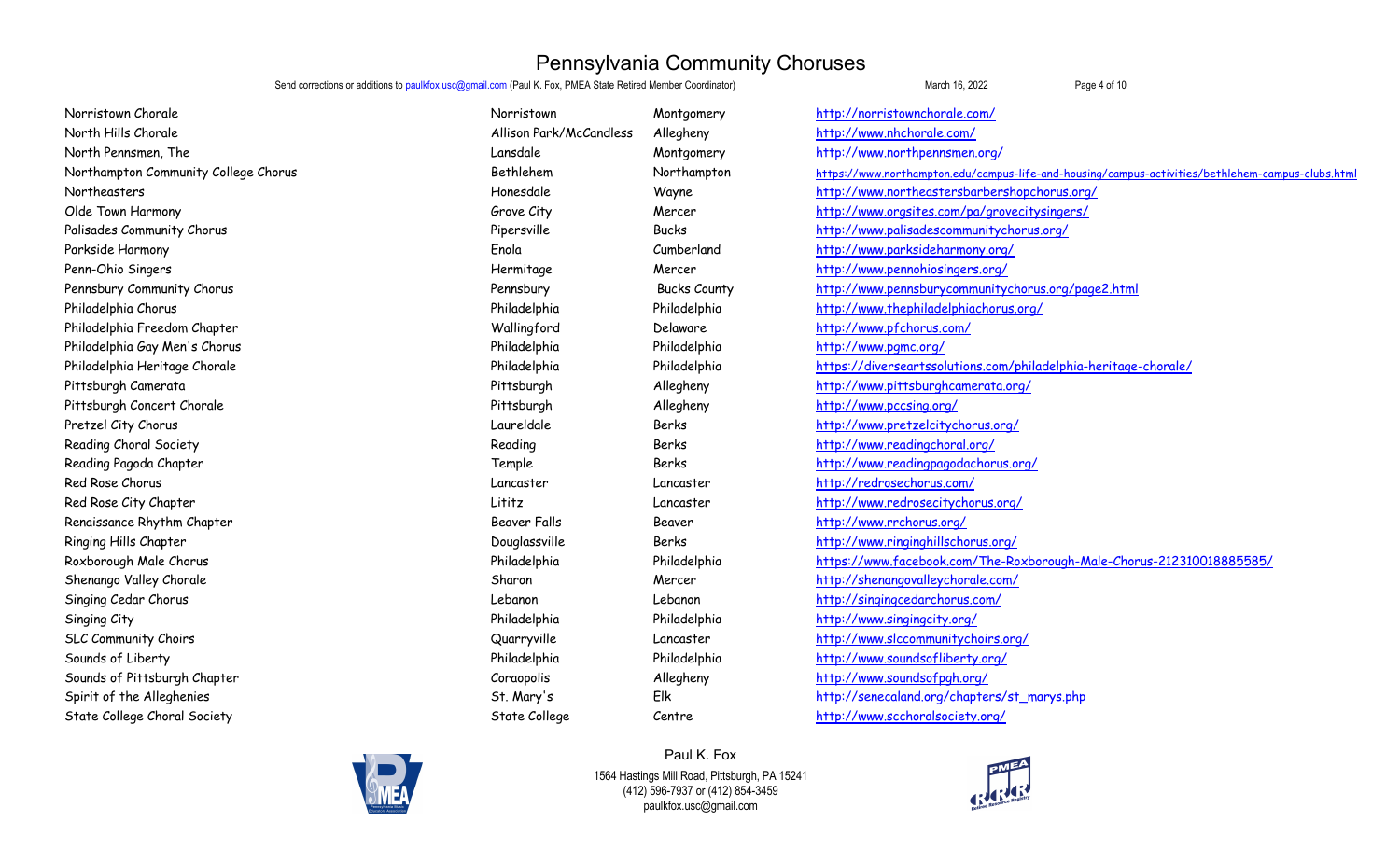Send corrections or additions to **paulkfox.usc@gmail.com** (Paul K. Fox, PMEA State Retired Member Coordinator) March 16, 2022 March 16, 2022

| Steel City Harmonizers                                                | Pittsburgh    | Allegheny      | http://www.steelcityharmonizers.org/                          |
|-----------------------------------------------------------------------|---------------|----------------|---------------------------------------------------------------|
| Susquehanna Chorale                                                   | Mechanicsburg | Cumberland     | http://susquehannachorale.org/                                |
| Susquehanna Valley Chorale                                            | Lewisburg     | Union          | http://svcmusic.org/                                          |
| Susquehanna Valley Chorus                                             | Bloomsburg    | Columbia       | http://www.midatlanticdistrict.com/?Code=Chapters&ID=97       |
| Sylvan Chorale                                                        | Harrisburg    | Dauphin        | http://www.sylvanchorale.org/                                 |
| Tri County Choir Institute                                            | Sewickley     | Allegheny      | http://www.tricountychoirs.com/                               |
| Valley Chordsmen                                                      | Belle Vernon  | Fayette        |                                                               |
| Valley Chorus                                                         | Athens        | Bradford       | http://www.valleychorus.org/                                  |
| Valley Forge Chapter                                                  | Villanova     | Delaware       | http://www.valleyforgechorus.com/                             |
| Voices of Palmyra                                                     | Hershey       | Dauphin        |                                                               |
| Voices of the Valley (formerly Lebanon Valley College Alumni Chorale) | Lemoyne       | Cumberland     | http://voicesofthevalley.co/                                  |
| Vox Ama Deus                                                          | Gladwyne      | Montgomery     | http://www.voxamadeus.org/                                    |
| Vox Philia                                                            | Reading       | Berks          | http://www.voxphilia.org/                                     |
| Washington Festival Chorale                                           | Washington    | Washington     | http://www.washingtonfestivalchorale.org/                     |
| West Branch Chorus                                                    | McEwensville  | Northumberland | http://www.thewestbranchchorus.com/                           |
| West Chester Area Community Chorus                                    | West Chester  | Chester        | http://www.westchesterchorus.org/                             |
| Westmoreland Choral Society                                           | Greensburg    | Westmoreland   | www.westmorelandchoralsociety.com                             |
| Westmoreland County Community College Choir                           | Youngwood     | Westmoreland   | https://wccc.edu/news/2014/08/wccc-band-choir-seek-musicians/ |
| <b>Wheatland Chorale</b>                                              | Lancaster     | Lancaster      | http://wheatlandchorale.org/                                  |
| White Rose Chorus                                                     | <b>York</b>   | York           | http://www.whiterosechorus.com/                               |
| Williamsport Chamber Choir                                            | Williamsport  | Lycoming       | https://williamsportchamberchoirandorchestra.wordpress.com/   |
| Williamsport Civic Chorus                                             | Williamsport  | Lycoming       | http://williamsportcivicchorus.org/                           |
| Wyoming Valley Chorus                                                 | Pittston      | Luzerne        | http://www.singwb.com/                                        |
| Yesterday's Sound                                                     | Meadville     | Crawford       | https://www.facebook.com/Yesterdays-Sound-268360336530443/    |
| York County Honors Choirs                                             | York          | York           | http://www.theychc.org/                                       |
|                                                                       |               |                |                                                               |

**SORTED BY LOCATION** *(for choirs alphabetical by name, scroll up to page 1)*



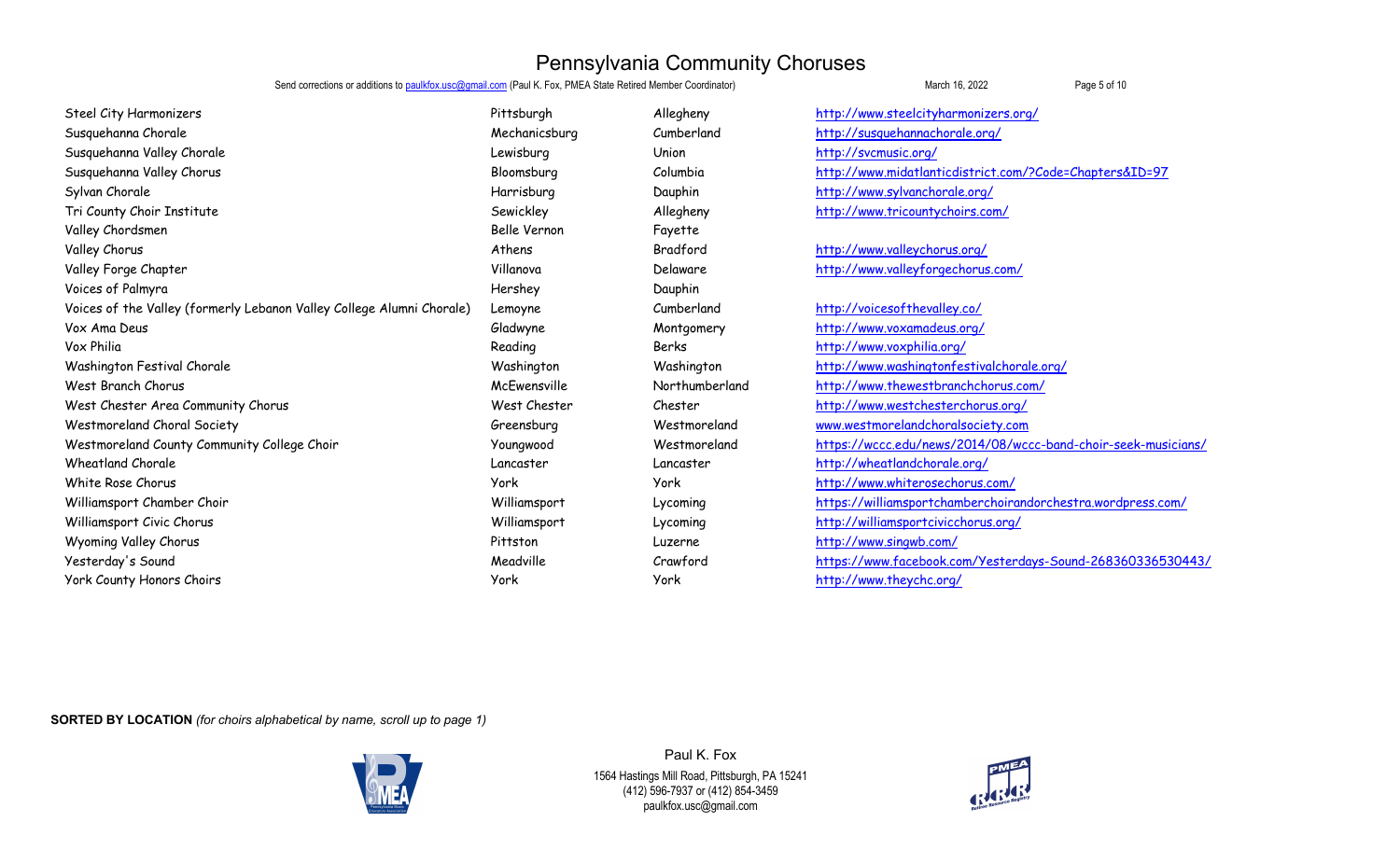Send corrections or additions to paulkfox.usc@gmail.com (Paul K. Fox, PMEA State Retired Member Coordinator) March 16, 2022 March 16, 2022

Abington Choral Club Abington Montgomery http://abingtonchoralclub.org/ CANTATICA Chamber Ensemble **Allentown** Allentown Lehigh North Hills Chorale **Allison Park/McCandless** Allegheny http://www.nhchorale.com/ Altoona Chapter Altoona Blair http://www.altoonachorus.com/ valley Chorus Chorus Athens Athens Athens Bradford http://www.valleychorus.org/ King Beaver Chorus Beaver Beaver Beaver Beaver Beaver Beaver Beaver Beaver Beaver Beaver Beaver Beaver Beaver Renaissance Rhythm Chapter The Chapter Seaver Falls Beaver Falls Beaver Falls Beaver Falls http://www.rrchorus.org/ Valley Chordsmen Belle Vernon Fayette Concord Chamber Singers The Concord Chamber Singers are a settlehem and the Lehigh/Northampton http://www.ccsingers.org/ Lehigh Valley Chorale **Bethlehem** Rethlehem Northampton http://lvchorale.weebly.com/ Lehigh Valley Harmonizers Bethlehem Northampton http://www.lvharmonizers.com/ Mountain Laurel Harmonizers Bradford McKean Del-Chord-Ians Broomall Delaware http://www.delchordians.com/ Cordus Mundi Bucks County Bucks http://www.cordusmundi.com/ Blazing Star Choral Society **Butler Butler Butler** Butler Butler Butler Butler Butler Arcadia Chorale Chinchilla Chinchilla Lackawanna http://www.arcadiachorale.org/ Sounds of Pittsburgh Chapter Coraopolis Allegheny http://www.soundsofpgh.org/ Ringing Hills Chapter The Chapter School of the Douglassville Berks http://www.ringinghillschorus.org/

| Name of Choir/Chorus                | City in PA              | County             | Website   |
|-------------------------------------|-------------------------|--------------------|-----------|
| Abington Choral Club                | Abington                | Montgomery         | http://al |
| AbingTones                          | Abington                | Montgomery         | http://al |
| <b>CANTATICA Chamber Ensemble</b>   | Allentown               | Lehigh             |           |
| Cedar Crest College Community Choir | Allentown               | Lehigh             | http://w  |
| North Hills Chorale                 | Allison Park/McCandless | Allegheny          | http://w  |
| Altoona Chapter                     | Altoona                 | Blair              | http://w  |
| <b>Blair Concert Chorale</b>        | Altoona                 | Blair              | http://w  |
| Ambler Choral Society               | Ambler                  | Montgomery         | http://w  |
| Ambler Station Singers              | Ambler                  | Montgomery         | http://w  |
| Valley Chorus                       | Athens                  | Bradford           | http://w  |
| King Beaver Chorus                  | Beaver                  | Beaver             |           |
| Renaissance Rhythm Chapter          | Beaver Falls            | Beaver             | http://w  |
| Valley Chordsmen                    | Belle Vernon            | Fayette            |           |
| Concord Chamber Singers             | Bethlehem               | Lehigh/Northampton | http://w  |
| Lehigh Valley Chorale               | Bethlehem               | Northampton        | http://lv |
| Lehigh Valley Harmonizers           | Bethlehem               | Northampton        | http://w  |
| Susquehanna Valley Chorus           | Bloomsburg              | Columbia           | http://w  |
| Mountain Laurel Harmonizers         | Bradford                | McKean             |           |
| Del-Chord-Ians                      | Broomall                | Delaware           | http://w  |
| Cordus Mundi                        | <b>Bucks County</b>     | <b>Bucks</b>       | http://w  |
| Blazing Star Choral Society         | Butler                  | Butler             |           |
| <b>Butler Notables</b>              | Butler                  | Butler             | http://w  |
| Harrisburg Singers                  | Camp Hill               | Cumberland         | http://w  |
| Keystone Capital Chorus             | Camp Hill               | Cumberland         | http://w  |
| Cantata Carlisle                    | Carlisle                | Cumberland         | http://w  |
| Freedom Valley Chapter              | Chambersburg            | Franklin           | http://fr |
| Arcadia Chorale                     | Chinchilla              | Lackawanna         | http://w  |
| New Horizons Senior Glee Club       | Clifton Heights         | Delaware           | http://w  |
| Sounds of Pittsburgh Chapter        | Coraopolis              | Allegheny          | http://w  |
| Allegheny Goodtime Singers          | Coudersport             | Potter             | http://el |
| Ringing Hills Chapter               | Douglassville           | Berks              | http://w  |

AbingTones abingTones Abington Montgomery http://abington.psu.edu/tags/abingtones

Cedar Crest College Community Choir Allentown Lehigh http://www.fccpagroup.org/c-5-choir.html Blair Concert Chorale Altoona Blair http://www.blairconcertchorale.org/ Ambler Choral Society **Ambler** Ambler Montgomery http://www.amblerchoralsociety.org/ Ambler Station Singers Theory and Montgomery Montgomery http://www.amblerstationsingers.com

Susquehanna Valley Chorus Bloomsburg Columbia http://www.midatlanticdistrict.com/?Code=Chapters&ID=97

Butler Notables Butler Butler http://www.harmonize.com/notables/ Harrisburg Singers Camp Hill Cumberland http://www.theharrisburgsingers.org/concertseason/ Keystone Capital Chorus Camp Hill Cumberland http://www.keystonecapitalchorus.org/ Cantata Carlisle Carlisle Cumberland http://www.cantatecarlisle.org/ Freedom Valley Chapter Chambersburg Franklin http://freedomvalleychorus.org/ New Horizons Senior Glee Club Clifton Heights Delaware http://www.newhorizonsgleeclub.org/ Allegheny Goodtime Singers Coudersport Potter http://ebiz.barbershop.org/ebusiness/Public/ChapterProximitySearch2.aspx#Results

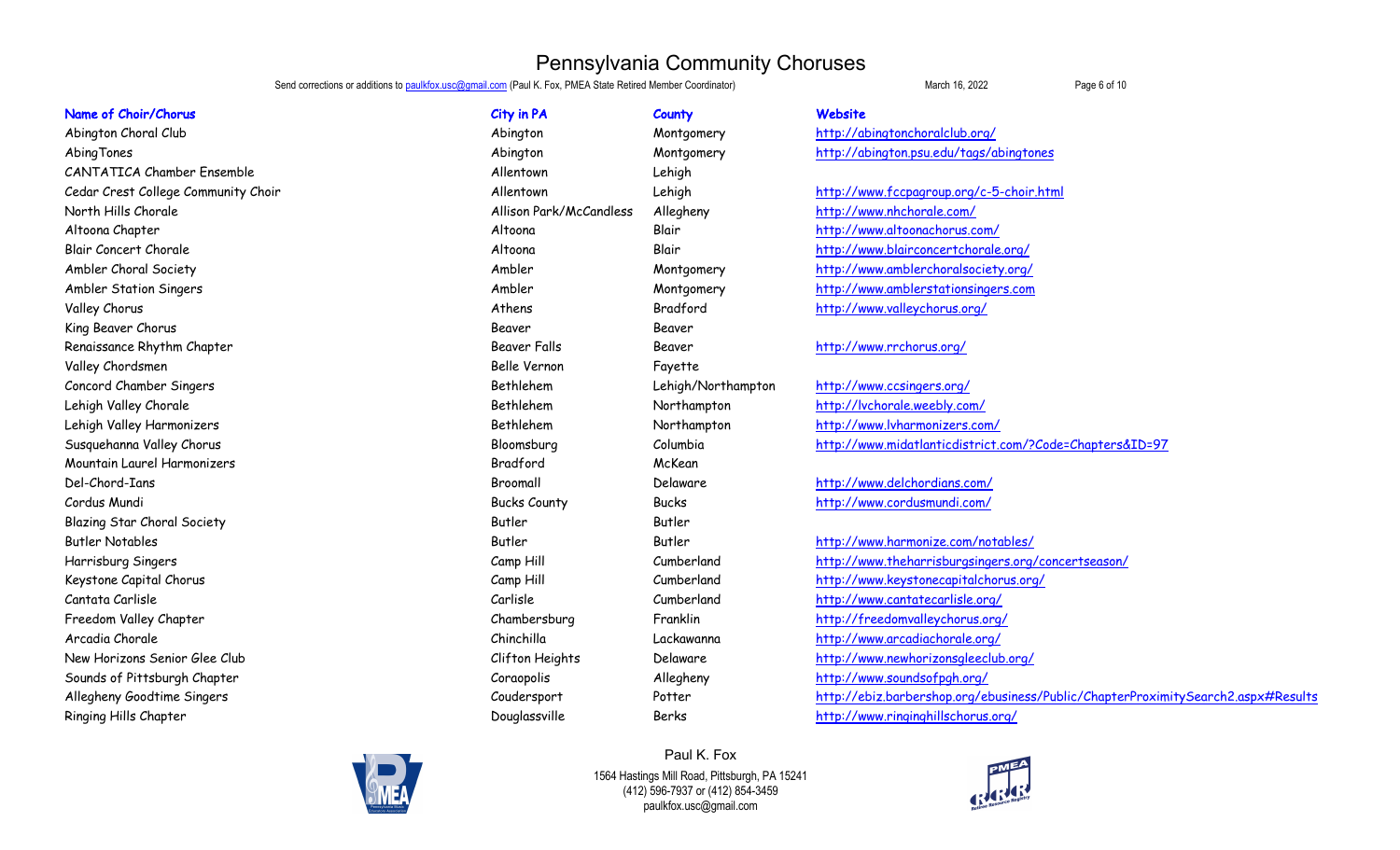Send corrections or additions to paulkfox.usc@gmail.com (Paul K. Fox, PMEA State Retired Member Coordinator) March 16, 2022 March 16, 2022

Bucks County Choral Society Doylestown Bucks http://www.buckschoral.org/ Chamber Arts Guild Doylestown Bucks Country Gentlemen Doylestown Bucks http://www.buckscountybarbershop.com/ DuBois Diplomats DuBois Clearfield http://www.duboisdiplomats.org/ Parkside Harmony Enola Cumberland http://www.parksideharmony.org/ Ephrata Cloister Chorus Ephrata Lancaster http://www.ephratacloister.org/chorus.html Flagship City Chapter Erie Erie http://flagshipchorus.webs.com/ Lake Erie Sound Erie Erie http://www.lakeeriesound.org/ MainLiners, The Exton Chester http://www.mainliners.org/ Armstrong Festival Chorus Ford City Research Control of City Armstrong Armstrong Armstrong Armstrong Armstrong Allegheny Sounds Chapter Franklin Venango Gettysburg Choral Society Choral Society Choral Society Choral Society Gettysburg Adams https://www.facebook.com/gburgchoralsociety Gettysburg Civic Chorus Civic Chorus Computer Computer Cettysburg Civic Chorus Computer Computer Computer Cettysburg Civic Chorus.com/ Greater Harmony Chapter Gibsonia Allegheny http://www.greaterharmony.org/ Vox Ama Deus Gladwyne Gladwyne Montgomery http://www.voxamadeus.org/ Canto Spianato Greensburg Westmoreland Laurel Harmony Chapter Greensburg Westmoreland http://www.harmonize.com/laurelharmony/ Westmoreland Choral Society Computer Greensburg Greensburg Westmoreland www.westmorelandchoralsociety.com Olde Town Harmony **Grove City** Grove City **Grove City** Mercer http://www.orgsites.com/pa/grovecitysingers/ Andulhea Heritage Chorus (Blue Mountain Heritage Chorus) http://www.andulheachorus.com/ Hanover Standardbred Barbershop Chorus Hanover York https://www.facebook.com/hanoverbarbershopchorus/ Central Pennsylvania Womyn's Chorus **Franchise Communist Communist Central Pennsylvania Womyn's Chorus** Cumberland Singers Harrisburg Dauphin http://cumberlandsingers.org/ Harrisburg Choral Society National Society And the Marrisburg Harrisburg Dauphin Harrisburgchoralsociety.org/ Sylvan Chorale **Exercise Sylvan Chorale Harrisburg** Dauphin Dauphin http://www.sylvanchorale.org/ Lehigh Valley Chapter The Month of the Hellertown Hellertown Northampton http://www.lehighvalleychorus.com/ Penn-Ohio Singers and the state of the Hermitage Mercer http://www.pennohiosingers.org/ Hershey Community Chorus Hershey Dauphin http://www.hersheycommunitychorus.org/ Voices of Palmyra Hershey Dauphin Bucks County Women's Chorus http://www.buckscountywomenschorus.com/ Hollidaysburg Blair Blair http://horseshoechorus.blogspot.com/ Northeasters entity and the Honesdale Mayne http://www.northeastersbarbershopchorus.org/



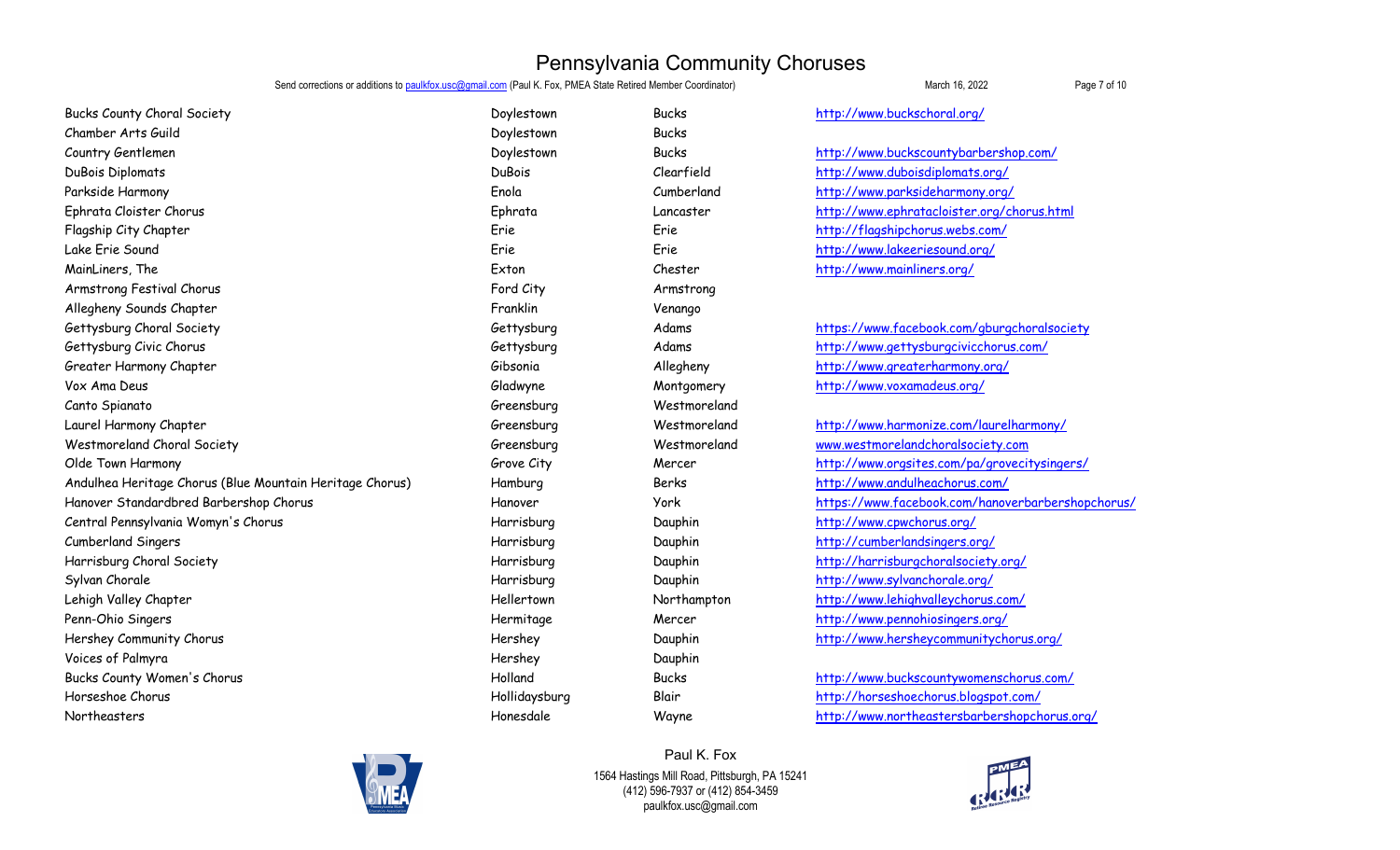Send corrections or additions to paulkfox.usc@gmail.com (Paul K. Fox, PMEA State Retired Member Coordinator) March 16, 2022 March 16, 2022

Bucks-Mont Camerata Chorus Horsham Bucks http://www.bmcchorus.org/ Hummelstown Community Singers Hummelstown Dauphin http://hummelstowncommunitysingers.org/ Indi-Anna Chapter Indiana Indiana http://indi-annas.com/ Greater Johnstown Community Chorus Cambria Johnstown Cambria Cambria https://www.facebook.com/singGJCC/ Jonestown Male Chorus Jonestown Lebanon http://jonestownmalechorus.org/ Brandywine Valley Chorale Superint Square Chester Chester https://www.facebook.com/Brandywine-Valley-Chorale-188937574507689/ MFE (Music For Everyone) Lancaster Community Chorus Lancaster Lancaster Lancaster http://musicforeveryone.net/music/community-choir/ Red Rose Chorus Lancaster Lancaster http://redrosechorus.com/ Wheatland Chorale Lancaster Lancaster http://wheatlandchorale.org/ BucksMont Squires of Song The Song Community of Song Langhorne Bucks Bucks http://bms.harmonize.com/ Choristers Lansdale Montgomery http://www.thechoristers.org/ North Pennsmen, The North Renness, The Lansdale Lansdale Montgomery http://www.northpennsmen.org/ Pretzel City Chorus Laureldale Berks http://www.pretzelcitychorus.org/ Lebanon Choral Society Lebanon Lebanon http://www.lccsmusic.org/ Lebanon Senior Singers Lebanon Lebanon http://jkgraphics.com/Eagle/singers.html Singing Cedar Chorus **Supering Cedar Chorus** Computer Lebanon Lebanon Lebanon Lebanon http://singingcedarchorus.com/ Voices of the Valley (formerly Lebanon Valley College Alumni Chorale) Lemoyne Cumberland http://voicesofthevalley.co/ Susquehanna Valley Chorale Lewisburg Union http://svcmusic.org/ Red Rose City Chapter Lititz Lancaster http://www.redrosecitychorus.org/ Alle Kiski Showtime Chorus Lower Burrell Westmoreland Mansfield University Festival Chorus Mansfield Tioga http://music.mansfield.edu/mansfield-university-choirs.cfm Greater Cranberry Bogmeisters Mars Butler http://www.bogmeisters.com/ West Branch Chorus McEwensville Northumberland http://www.thewestbranchchorus.com/ Yesterday's Sound Meadville Crawford https://www.facebook.com/Yesterdays-Sound-268360336530443/ Messiah College Choral Arts Society Mechanicsburg Cumberland http://www.messiah.edu/info/20647/choirs\_and\_vocal\_ensembles/940/choral\_arts\_society Susquehanna Chorale Susquehanna Chorale Mechanicsburg Cumberland http://susquehannachorale.org/ Mercersburg Area Community Choir The Community Choir Choice of the Mercersburg Mercersburg Franklin http://www.mercersburgchorus.org/ Monroeville Community Chorus and Allegheny Monroeville Allegheny Highlands Alumni/Community Choir Natrona Heights Allegheny http://www.goldenrams.com/Page/3410 NBC Barbershop Chorus New Bethlehem Clarion Norristown Chorale Norristown Montgomery http://norristownchorale.com/ Choral Arts Society of Upper Perkiomen Valley Pennsburg Montgomery http://www.valchor.com/



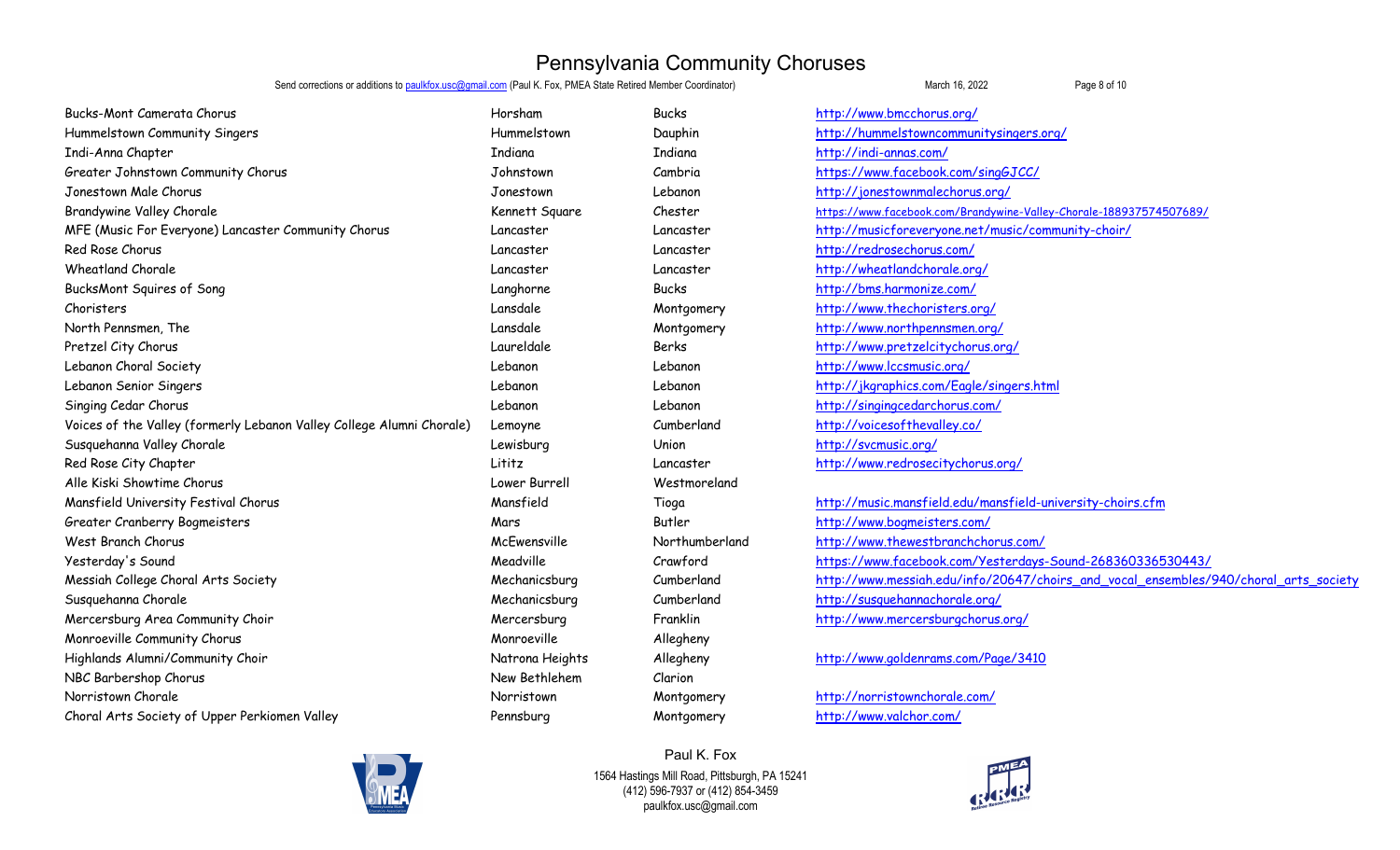Send corrections or additions to paulkfox.usc@gmail.com (Paul K. Fox, PMEA State Retired Member Coordinator) Machament March 16, 2022 Page 9 of 10

| Pennsbury Community Chorus                    | Pennsbury    | <b>Bucks County</b> | http://www.pennsburycommunitychorus.org/page2.html                   |
|-----------------------------------------------|--------------|---------------------|----------------------------------------------------------------------|
| Anna Crusis Women's Choir                     | Philadelphia | Philadelphia        | http://www.annacrusis.com/                                           |
| Arbel Chorale                                 | Philadelphia | Philadelphia        | http://www.arbel.org/                                                |
| Cathedral Choral Society of Philadelphia      | Philadelphia | Philadelphia        | https://www.facebook.com/CCSPHL/?fref=nf                             |
| Chestnut Street Singers                       | Philadelphia | Philadelphia        | http://www.chestnutstreetsingers.org/                                |
| Choral Arts Society of Philadelphia           | Philadelphia | Philadelphia        | http://www.choralarts.com/                                           |
| Colonial Revelers (Historical Harmonies)      | Philadelphia | Philadelphia        | http://www.historicalharmonies.org/                                  |
| Greater Philadelphia Chorale                  | Philadelphia | Philadelphia        | http://www.gpchorale.com/                                            |
| Mendelssohn Choir of Philadelphia             | Philadelphia | Philadelphia        | http://www.mcchorus.org/wp/                                          |
| Philadelphia Chorus                           | Philadelphia | Philadelphia        | http://www.thephiladelphiachorus.org/                                |
| Philadelphia Gay Men's Chorus                 | Philadelphia | Philadelphia        | http://www.pqmc.org/                                                 |
| Philadelphia Heritage Chorale                 | Philadelphia | Philadelphia        | https://diverseartssolutions.com/philadelphia-heritage-chorale/      |
| Roxborough Male Chorus                        | Philadelphia | Philadelphia        | https://www.facebook.com/The-Roxborough-Male-Chorus-212310018885585/ |
| Singing City                                  | Philadelphia | Philadelphia        | http://www.singingcity.org/                                          |
| Sounds of Liberty                             | Philadelphia | Philadelphia        | http://www.soundsofliberty.org/                                      |
| Palisades Community Chorus                    | Pipersville  | <b>Bucks</b>        | http://www.palisadescommunitychorus.org/                             |
| Bach Choir of Pittsburgh                      | Pittsburgh   | Allegheny           | http://www.bachchoirpittsburgh.org/                                  |
| Mendelssohn Choir of Pittsburgh               | Pittsburgh   | Allegheny           | https://www.themendelssohn.org/                                      |
| Pittsburgh Camerata                           | Pittsburgh   | Allegheny           | http://www.pittsburghcamerata.org/                                   |
| Pittsburgh Concert Chorale                    | Pittsburgh   | Allegheny           | http://www.pccsing.org/                                              |
| Steel City Harmonizers                        | Pittsburgh   | Allegheny           | http://www.steelcityharmonizers.org/                                 |
| Wyoming Valley Chorus                         | Pittston     | Luzerne             | http://www.singwb.com/                                               |
| Ches-Mont Jubilaires                          | Pottstown    | Montgomery          | http://www.jubilaires.com/                                           |
| Coventry Singers, The                         | Pottstown    | Montgomery          | http://www.coventrysingers.org                                       |
| Greater Harrisburg Chapter                    | Quentin      | Lebanon             | http://www.ghchorus.com/                                             |
| Reading Choral Society                        | Reading      | Berks               | http://www.readingchoral.org/                                        |
| Vox Philia                                    | Reading      | Berks               | http://www.voxphilia.org/                                            |
| Chorus of the Poconos                         | Scotrun      | Monroe              | http://www.midatlanticdistrict.com/?Code=Chapters&ID=99              |
| Choral Arts Scoeity of Northeast Pennsylvania | Scranton     | Lackawanna          | http://www.choralsociety.net/home.php                                |
| Tri County Choir Institute                    | Sewickley    | Allegheny           | http://www.tricountychoirs.com/                                      |
| Shenango Valley Chorale                       | Sharon       | Mercer              | http://shenangovalleychorale.com/                                    |
| Delaware Valley Show Chapter                  | Springfield  | Delaware            | http://www.delvalshowchorus.org/                                     |
|                                               |              |                     |                                                                      |